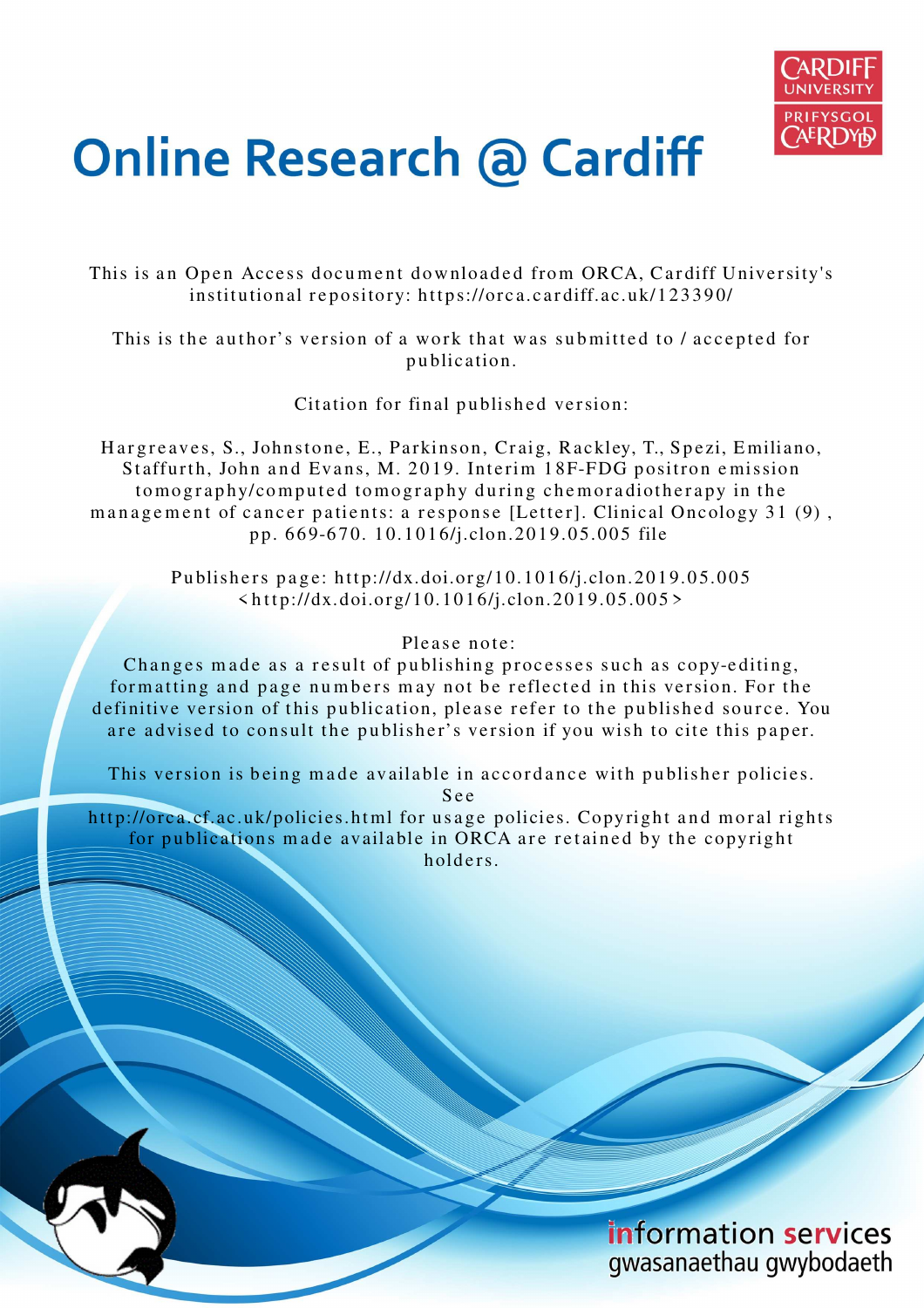## **Interim 18F-FDG Positron Emission Tomography/Computed Tomography during chemoradiotherapy in the management of cancer patients: A response**

As outlined by Garibaldi *et al* in their recent letter (1), there is increasing interest in the use of Positron Emission Tomography – Computed Tomography (PET-CT) to demarcate the Biological Gross Tumour Volume (bGTV) for radical radiotherapy treatment. In head and neck cancers, 18F-Fluorodeoxyglucose (18F-FDG)-PET-CT defined volumes have been shown to correlate with pathological specimens better than other imaging modalities (2). Additionally, PET-CT carried out at baseline (3) and/or during treatment (4), may offer prognostic and/or predictive information (5, 6).

Adaptive radiotherapy (ART) - the alteration of a treatment plan based upon anatomical changes during radiotherapy - is a rapidly growing area. ART could improve normal tissue sparing (7) or, conversely, escalate radiotherapy doses to poorly responding tumours (8).

Garibaldi's critical review of the utility of interim PET-CT (iPET) in head and neck cancer treatment (9) concluded there was a need for further research into its predictive and/or prognostic role. They called for more homogenous cohorts of patients and treatment regimens, and a standardised method of analysing PET data.

The PEARL study (NCT number pending) is a multicentre phase II feasibility study designed to explore the potential of 18-FDG-PET-CT-based ART to reduce toxicity in radically treated patients with low risk (10) Human Papilloma Virus positive oropharyngeal squamous cell carcinoma. Patients will undergo iPET after 2 weeks of conventionally fractionated IMRT.

ATLAAS (Automatic decision-Tree Learning Algorithm for Advanced Segmentation of PET images), a machine learning tool, will define the bGTV on the baseline and interim PET-CT (11). We have shown that ATLAAS can be trained to outperform any other individual PET-based automated segmentation algorithm (12) and is a useful tool in the standardisation of PET-based segmentation within clinical radiotherapy trials.

PEARL will address many of the shortcomings identified by Garibaldi et al. Furthermore, PEARL will offer important insight into the feasibility of PET-based ART to improve outcomes.

## **REFERENCES**

- 1. Garibaldi, C., Ferrari, M., Grana, C.M., Jereczek-Fossa, B.A., Cremonesi, M. Interim 18F-FDG positron emission tomography/computed tomography during chemoradiotherapy in the management of cancer patients. Letters/Clin Oncol 31 2019: p. 265 – 268
- 2. Daisne, J., Duprez, T., Weynand, B., Lonneux, M., Hamoir, M., Reychler, H., et al., Tumour volume in pharyngolaryngeal squamous cell carcinoma: Comparison of CT, MRI and FDG PET and validation with surgical specimens. Radiology, 2004, 233 (1): p.93 – 100
- 3. Chen, S., Hsieh, T., Yen, K., Yang, S., Wang, Y., Chien, C., et al., Interim FDG PET/CT for predicting the outcome in patients with head and neck cancer. Laryngoscope 2014; 124: p. 2732 – 2738